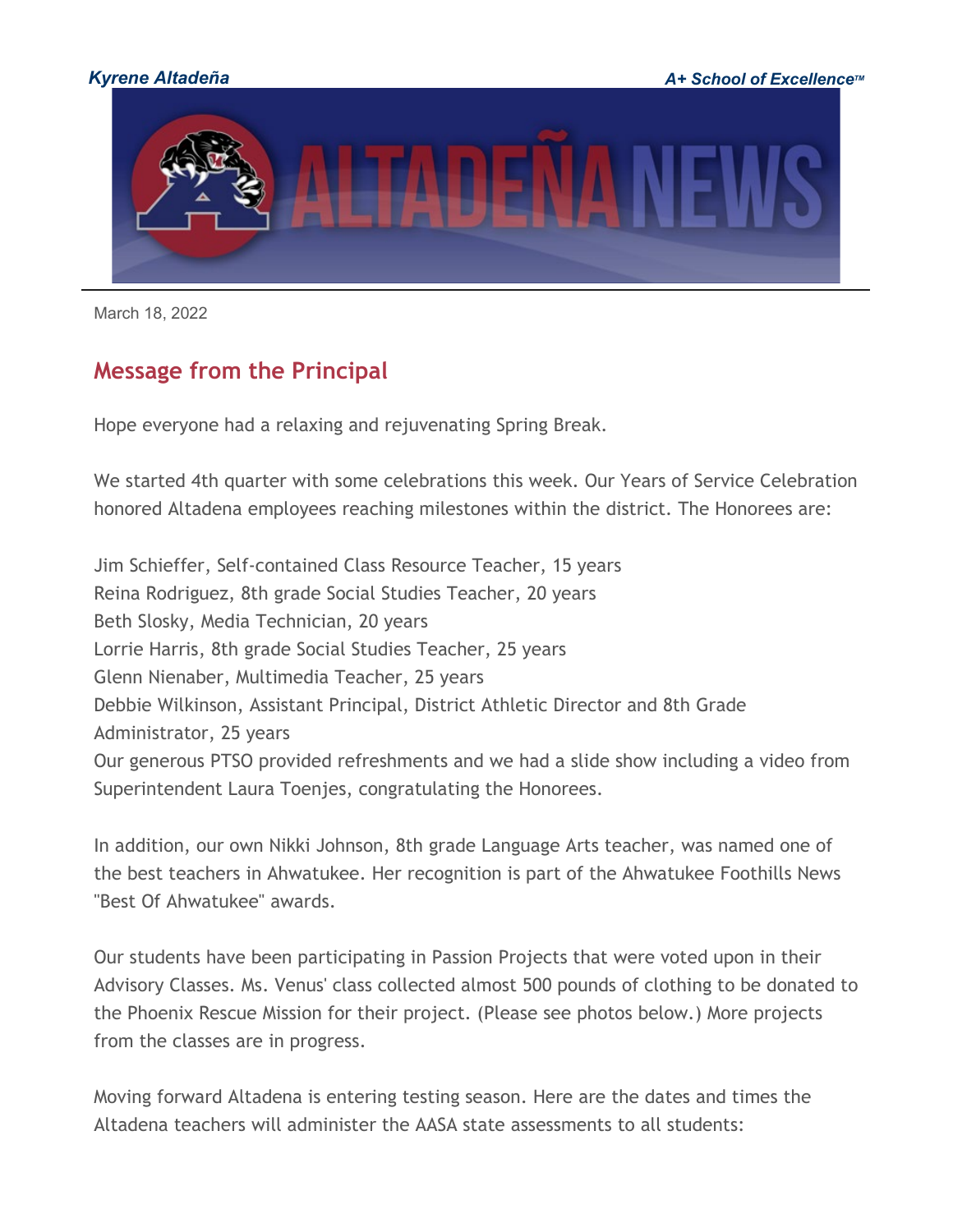March 31 8th grade only AzSCI Part 1; During Science Class April 1 8th grade only AzSCI Part 2; During Science Class April 4 8th grade only AzSCI Make Ups; 8:15 -10:11 am

April 6- 6th-8th grade AASA Writing Test; 8:15-11:29 am April 7 & 8 6th-8th grade AASA Writing Test Make Ups; 8:15 – 11:29

April 11 6th-8th grade ELA Part 1 and Math Part 1; 8:15 –11:29 am April 12 6th–8thgrade ELA Part 2 and Math Part 2; 8:15 am –11:29 am April 13-14 6th-8th grade ELA and Math Part 1 and 2 Make Ups; 8:15-11:29 am

8th grade end of year celebration plans are underway. 8th grade students were given a Social Probation Letter to take home and have signed and returned to their teachers. The letter outlines behavior expectations required to participate in end of year celebrations.

Report cards will be posted to Parent VUE on March 21st. Here's to a successful 4th quarter!

#### **Erica Modzelewski, M. Ed. | Principal**





Ms. Venus' class Passion Project, benefiting Phoenix Rescue Mission.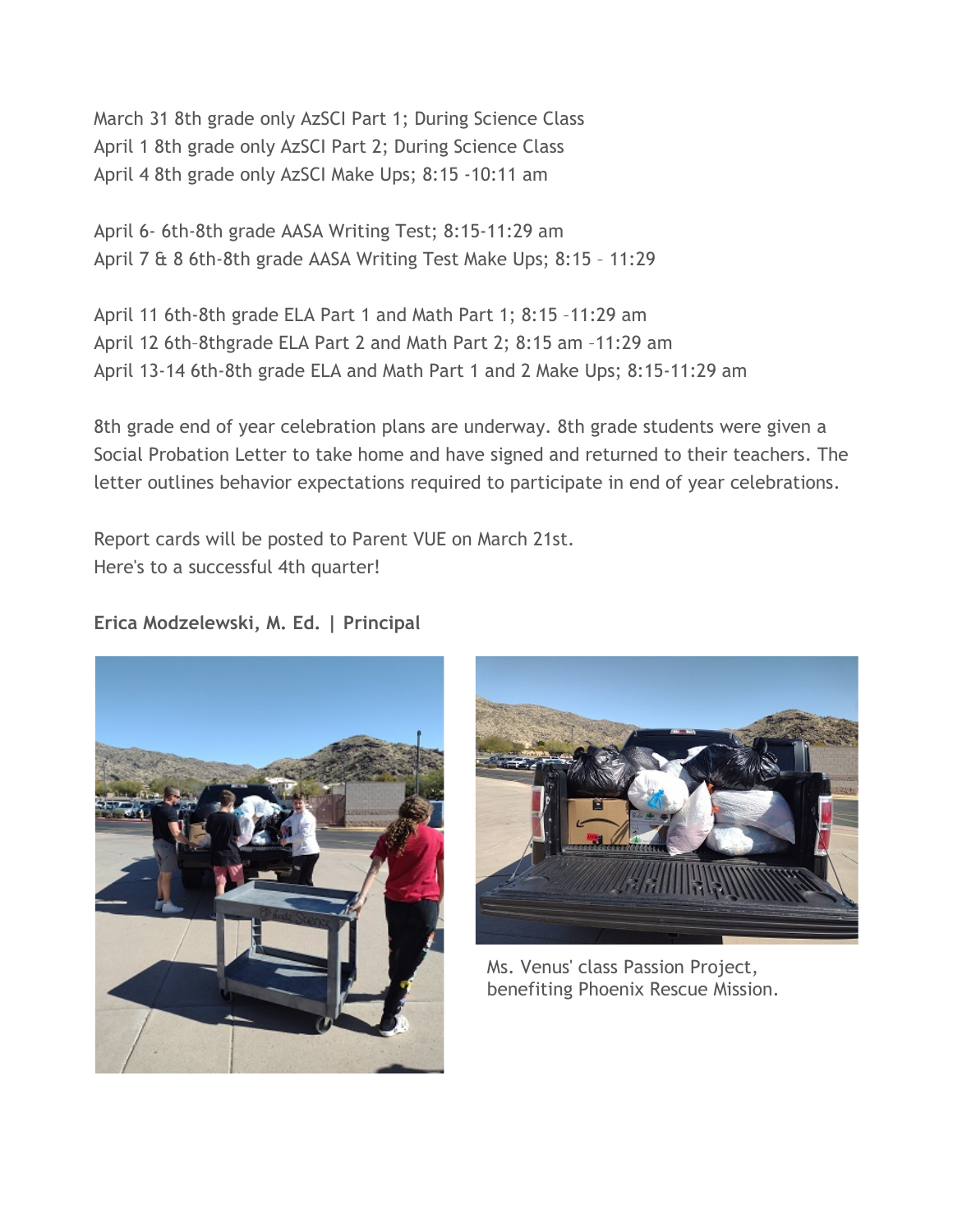

The Altadena Yearbook is no longer able to offer 8th grade ads for the 2021-22 yearbook. However, the yearbook is still on sale for \$35.00. The price of the book will increase to \$40.00 on April 18th. There are only a limited number of yearbooks remaining. Once the online sales are gone, the only yearbooks left to sell will be any overprint the publisher sends us, the number of which we do not know in advance. Those yearbooks will be sold only on the last day of school and cannot be reserved.

To order a yearbook you can click on the link provided on the Altadena website, or go directly to [Walsworth.com](http://track.spe.schoolmessenger.com/f/a/7QGJHcW8HJowQsVvV1XaMQ%7E%7E/AAAAAQA%7E/RgRkFkU8P0QjaHR0cHM6Ly93d3cud2Fsc3dvcnRoeWVhcmJvb2tzLmNvbS9XB3NjaG9vbG1CCmI0vBE1YvFXiKhSEHNyYXRoQGt5cmVuZS5vcmdYBAAAAAE%7E) and click Buy A Yearbook and when prompted enter Kyrene Altadena.

If you have any questions regarding a yearbook purchase, please only email Mr. Nienaber at [gniena@kyrene.org.](mailto:gniena@kyrene.org)



Dear Families,

In South Sudan, millions of women and children trek for up to eight hours a day to collect water from marshes, ditches, or hand-dug wells where water is often contaminated with parasites and bacteria. The results are sickness, even death.

Help the people in South Sudan by donating to the Altadena Water Walk. The 7th graders will carry two gallons of water while walking around the track, raising money for each lap they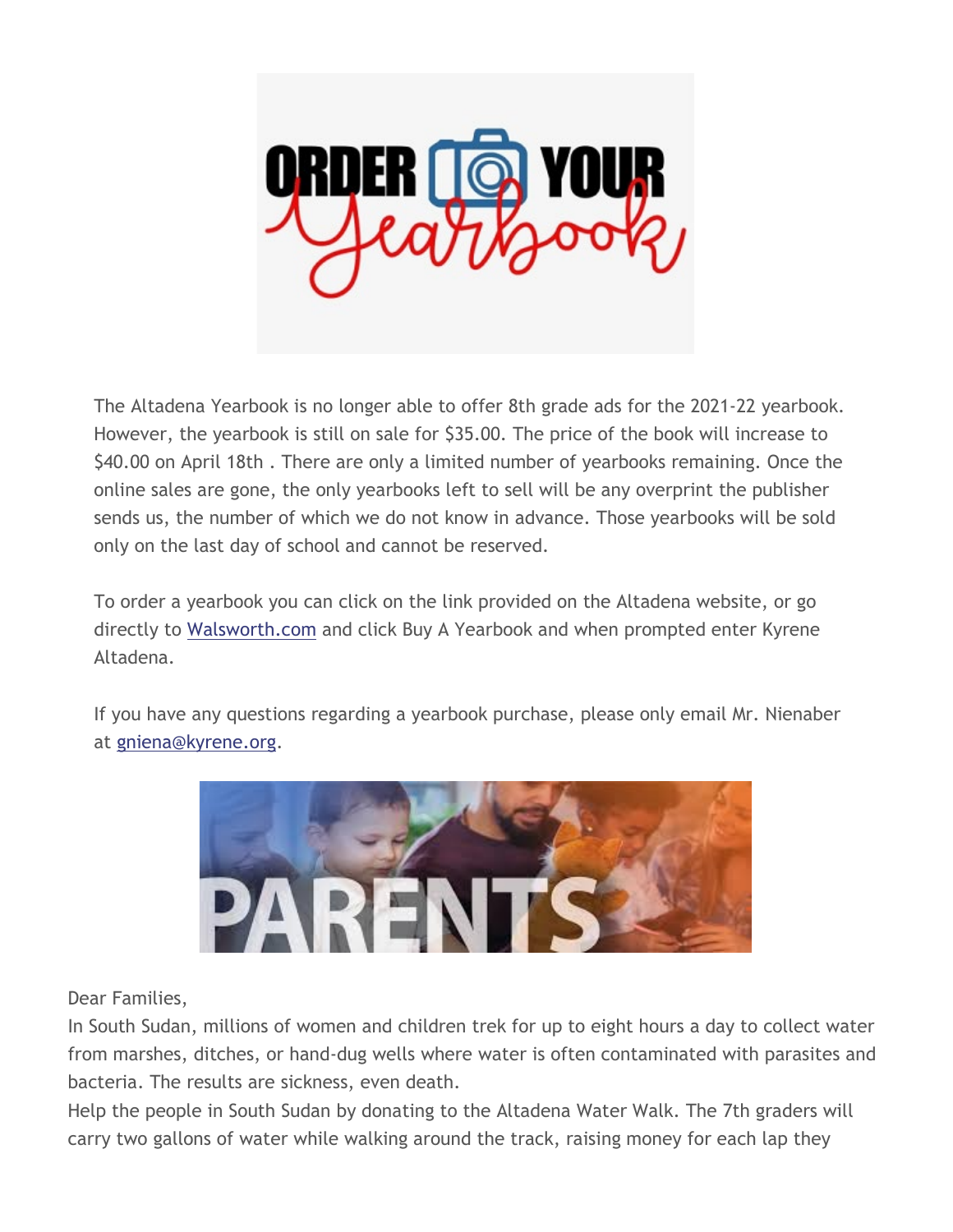walk. The students are reading the novel *A Long Walk to Water* where one character has to walk half a day to get water for her family. By participating in the walk, students build empathy for the character and those who suffer the reality of not having clean drinking water nearby. We are trying to bring awareness to this cause through this humanitarian activity and creating global citizenship with our students. All money donated is raised to build wells in South Sudan and is donated directly to their website.

In the past four years, Altadena has raised enough money to be a partial well sponsor. Altadena Middle School will be stamped on one of the wells built this year in South Sudan.

This voluntary event will take place on Thursday, March 31st during your child's ELA class. **How can you help?**

**Donate gallon water jugs!** Please rinse out the jugs and have your students bring them to their classroom. You can also drop them off at the school office.

Consider pledging money for each lap your child walks and spread the word about the fundraiser to your community. You can also make a flat rate donation on the website if desired.

### **Here is the link to the donation page:**

[https://secure.waterforsouthsudan.org/site/TR/Events/General?team\\_id=1254&pg=team&fr\\_id=](http://track.spe.schoolmessenger.com/f/a/-V_kej7DneO8t-NfDBDsUg%7E%7E/AAAAAQA%7E/RgRkFkU8P0RcaHR0cHM6Ly9zZWN1cmUud2F0ZXJmb3Jzb3V0aHN1ZGFuLm9yZy9zaXRlL1RSL0V2ZW50cy9HZW5lcmFsP3RlYW1faWQ9MTI1NCZwZz10ZWFtJmZyX2lkPTEwNjBXB3NjaG9vbG1CCmI0vBE1YvFXiKhSEHNyYXRoQGt5cmVuZS5vcmdYBAAAAAE%7E) [1060](http://track.spe.schoolmessenger.com/f/a/-V_kej7DneO8t-NfDBDsUg%7E%7E/AAAAAQA%7E/RgRkFkU8P0RcaHR0cHM6Ly9zZWN1cmUud2F0ZXJmb3Jzb3V0aHN1ZGFuLm9yZy9zaXRlL1RSL0V2ZW50cy9HZW5lcmFsP3RlYW1faWQ9MTI1NCZwZz10ZWFtJmZyX2lkPTEwNjBXB3NjaG9vbG1CCmI0vBE1YvFXiKhSEHNyYXRoQGt5cmVuZS5vcmdYBAAAAAE%7E)

Thank you, 7th Grade ELA Teachers



# **This week in Spring Sports**

JV Girls Basketball beat Pueblo, 32-27. Varsity Girls Basketball had a bye.

JV Boys Baseball beat Centennial, 10-5. Varsity Boys Baseball won against Centennial, 18-0.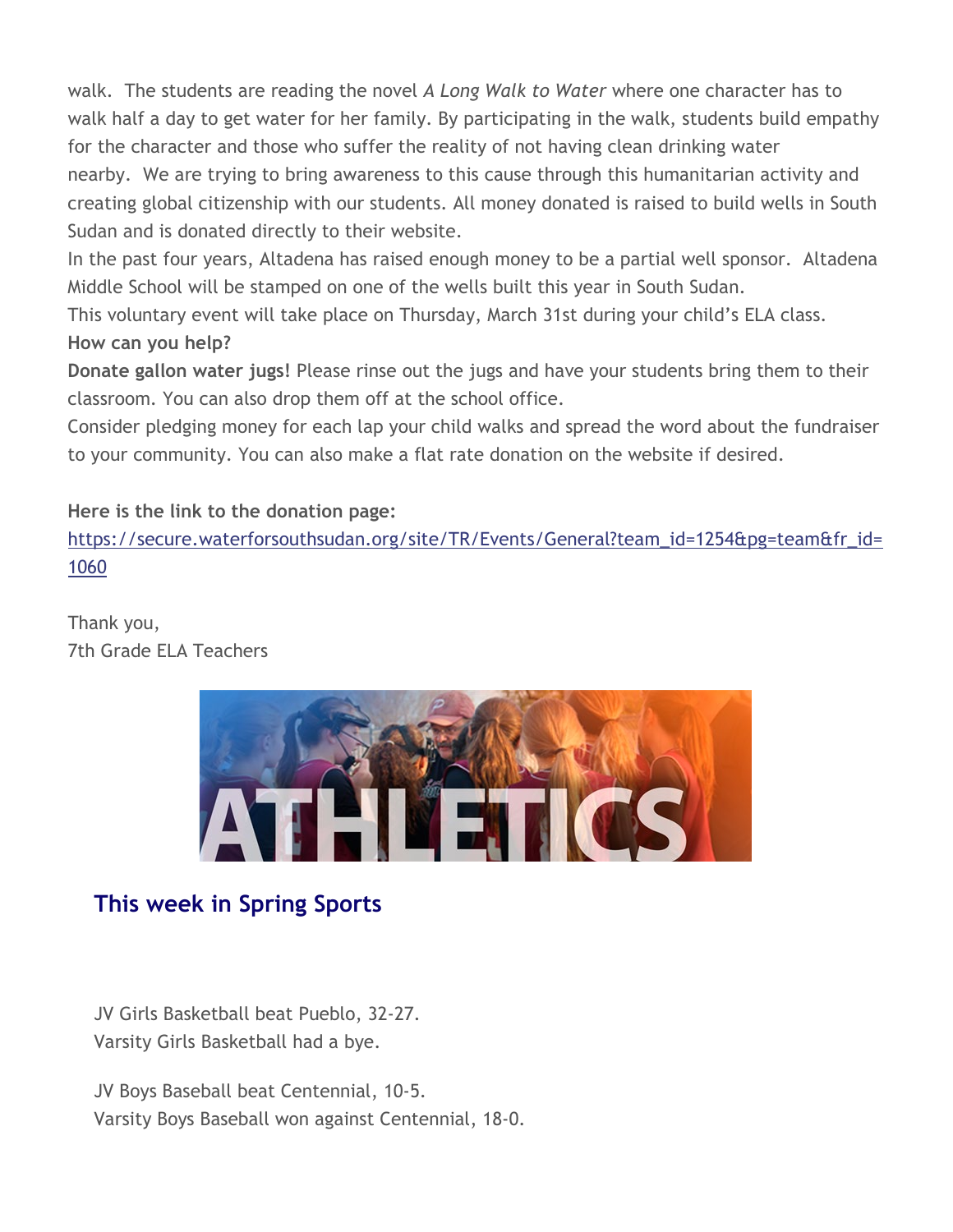Track & Field on Thursday's meet against Akimel was a success! The Girls won 72-28 and the Boys were close, but field events pushed them to a win, 55- 45.

Go Panthers!